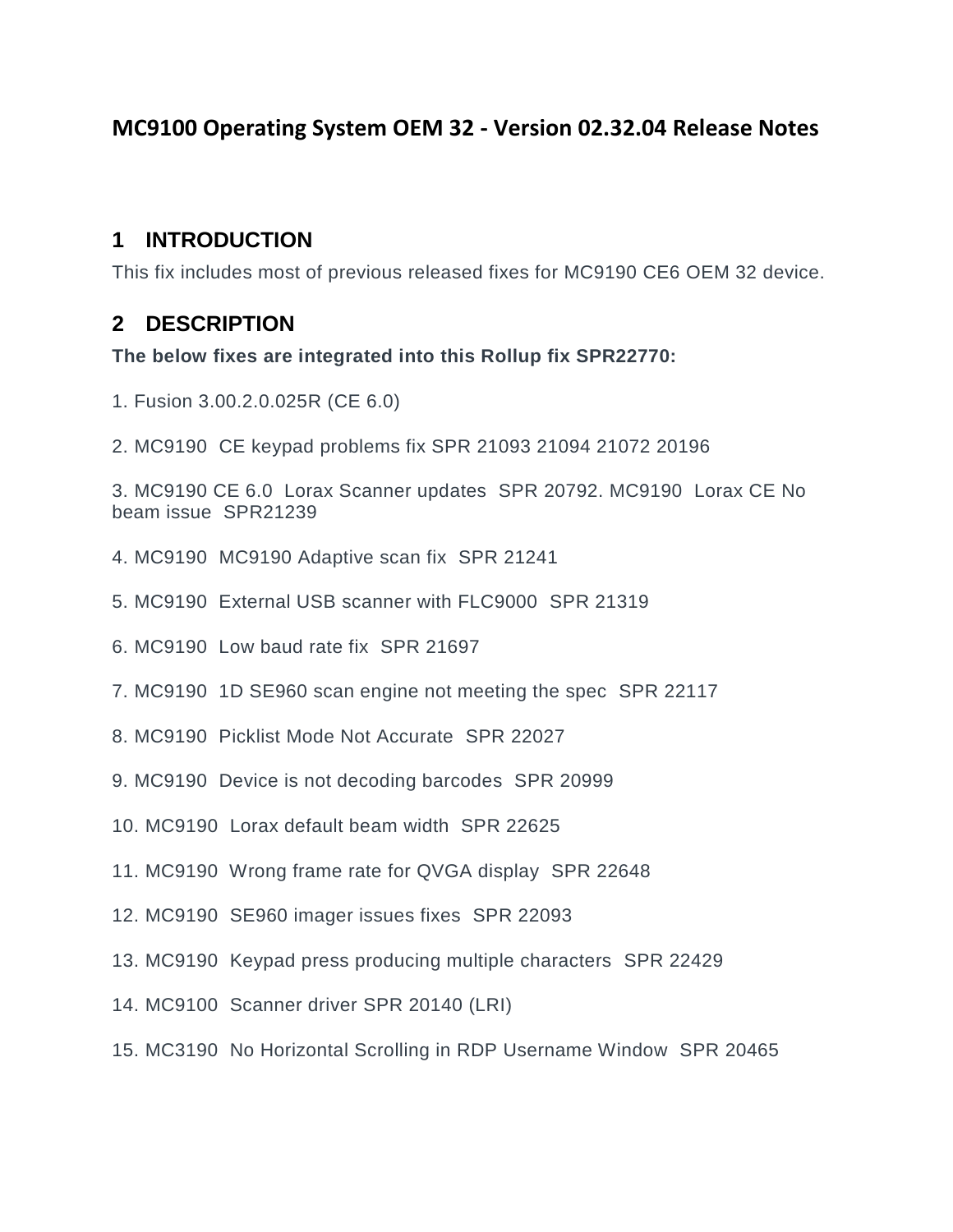**16. MC9190\_MC3100 Remote Desktop for CE 6.0 double click does not work SPR 21817**

**17. SPR22362 KEYSTATE\_CAPSLOCK not reported correctly on CE6.0**

**18. Brightness fix – Brightness settings for new CMI display.**

**19. MC9190 Adaptive scan fix SPR 21241\_21692**

**20. MC9190 Gun Trigger enable when keypad disabled SPR 21747 disabled by default. Customers that need it, should get additional registry key to enable the feature**

**21. MC9190 and MC3100 RDP doesn't show the reconnect message immediately after disconnection SPR 21371**

**It also fixes issues, found in the first rollup:**

**1. MC9190 when running in VGA Mode and using File Explorer parts of the icons are not visible SPR23370**

**2. MC9190 View finder and Red rectangle screen seen while scanning when used with Blockbuster imager. SPR23328**

**3. MC9190 When using woBootEmbedded.ARM.CAB it updates all properly, however in fusion => option => regulatory, country names are shown as squares. SPR23317**

**4. MC9190 – Cannot use RS507 after SuperCab installed SPR23601**

**5. MC9190GJ MFD 2013 are getting stuck on splash after installing supercab fix 22770 SPR23584**

#### **3 CONTENTS**

**SuperCab\_CE60\_v1.2.ARM.CAB**

**SuperCab\_CE60\_woBootEmbedded\_v1.2.ARM.CAB**

#### **4 DEVICE COMPATIBILITY**

**This software release has been approved for use with the following Symbol devices.**